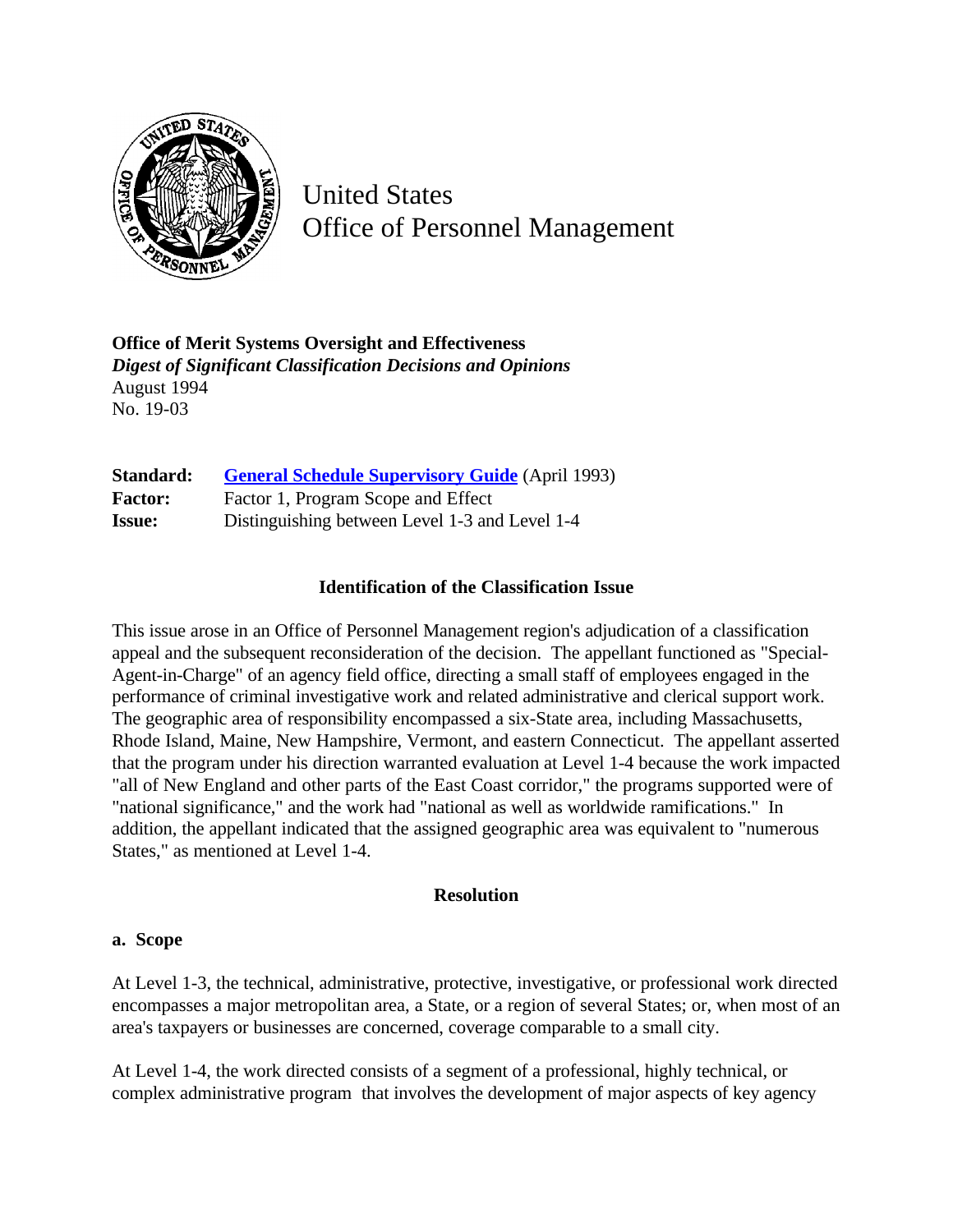scientific, medical, legal, administrative, regulatory, policy development, or comparable highly technical programs; or includes major, highly technical operations at the Government's largest, most complex industrial installations.

The Office of Personnel Management found that the program segment directed by the appellant was comparable to Level 1-3. Corresponding to this level, the work directed was investigative, and it covered a small region of several States.

The scope of the appellant's program segment did not meet Level 1-4. The work directed by the appellant indirectly affected agency policy and regulations, but in contrast to Level 1-4, the appellant did not direct activities involving the development of agency policy or other activities impacting the development of major agency programs. These functions were assigned to positions at higher echelons within the agency. The geographic scope of the appellant's program also fell short of the intent of Level 1-4. The appellant's program encompassed only six States, a much narrower range than numerous States or a major segment of the Nation, as described at Level 1-4.

## **b. Effect**

At Level 1-3, the work supervised directly and significantly impacts a wide range of agency activities, the work of other agencies, or the operations of outside interests, e.g., a segment of a regulated industry or the general public.

At Level 1-4, the work impacts an agency's headquarters operations, several bureauwide programs, or most of an agency's entire field establishment; or facilitates the agency's accomplishment of its primary mission or programs of national significance; or impacts large segments of the Nation's population or segments of one or a few large industries; or receives frequent or continuing congressional or media attention.

The Office of Personnel Management found that the effect of the work directed by the appellant met Level 1-3 because of its direct and significant impact on outside interests. The work directed involved investigating businesses for compliance with specific laws and regulations. During Fiscal Year 1993, business transactions totaling over \$30 million were intercepted, and transactions totaling over \$16 million were disapproved. This level of financial impact on businesses within a six-State area was considered equivalent to the level of impact contemplated by Level 1-3.

The Office of Personnel Management found that Level 1-4 was not met in that the work directed did not affect the agency's headquarters operations, several bureauwide programs, or most of the agency's entire field structure. Although important to an agency-specific enforcement program, the work directed did not facilitate accomplishment of the agency's primary mission or programs of national significance. The work did not affect large segments of the Nation's population; nor did the businesses investigated comprise segments of one or a few large industries, as described